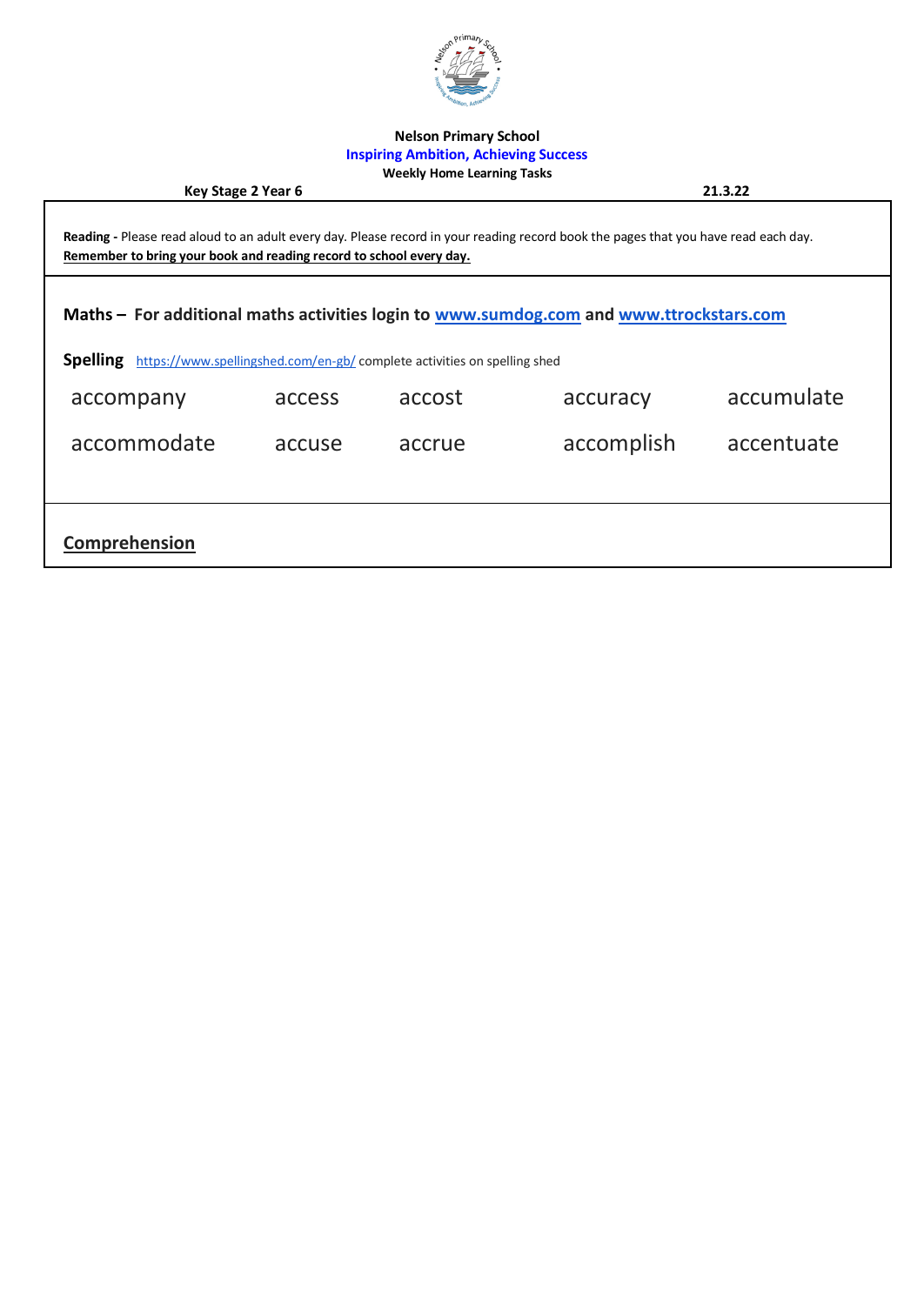



**BOKEHAM TAKES YOU** BACK TO ENGLAND AS IT WAS IN THE 16TH CENTURY.

IT DOES SO IN A LIVELY AND<br>ORIGINAL WAY: WHERE OHTER MUSEUMS HAVE LABELS AND GLASS<br>CASES, BOKEHAM HAS PEOPLE READY TO GIVE A SPECIAL AND PERSONAL INSIGHT INTO THE PAST

**"WHERE THE PAST COMES TO LIFE AND LIFE COMES TO THE PAST"** 

THIS IS A PLACE WHERE YOU CAN THIS IS A PLACE WHERE TOO CAN<br>SEE, HEAR, TOUCH AND SENSE THE<br>HISTORY OF THIS UNIQUE ERA.

Bokeham. Both are on the main East Coast line served by fast Intercity 225 trains to London. There are direct connections to 40 other UK towns and cities.

#### **By Service Bus**

Service buses run regularly to Bokeham from Newcastle and Sunderland. Extra services are provided for the Bookfair.

#### **SERVICES AND FACILITIES**

If you are a wheelchair user, a visit to Bokeham is worthwhile, but exhausting. Staff are always ready to give advice.

Coffee Shop, Kiosk, Tea Room, Picnic Areas.

Mother and baby facilities available. Easy pushchair access.

no routine or stress.

#### **HOW TO GET THERE**

"Travelling back to the 16th century is easy.

#### By Car

The manor is easily reached by car from any direction and parking is Free and plentiful From the north and south follow the A1 to the turn off for Chester-le-Street and then follow the 'Bokeham Manor' sians

**By Rail** 

Newcastle Central and Durham City Station are convenient for service buses to

|  | Opening times |  |
|--|---------------|--|
|  |               |  |

Summer

1st April - 31st October. Open daily. 10am - 5pm.

#### **Bookfair Opening**

10th July - 4th September. Open daily. 10am - 6pm.

#### Winter

1st November - 31st March. Onen 10am - 4pm Closed Mondays and Fridays.

#### **ADMISSION CHARGES**

|           | l Summer | <b>Bookfair</b> | l Winter |
|-----------|----------|-----------------|----------|
| Child/OAP | £2.99    | £3.99           | £1.99    |
| Adult     | £5.99    | E6.99           | £2.99    |

Children under the age of 5yrs admitted free.

For further information write to: Bokeham Manor, Bokeham, Couty Durham<br>CD16 2AJ. Tel. (016437) 18753

On the next page you will find a report from our travel writer, Gita Gupta

## A REPORT FROM OUR TRAVEL WRITER, GITA GUPTA, WHO **VISITED THE BOKEHAM MANOR ANNUAL BOOKFAIR.**

There's only one thing worse than a wet holiday weekend and that is a hot one. If it is wet we can laze about at home, playing video games, watching T.V. and reading. There's no rush,



etc., There are some extracts from the Manor's own leaflet on the previous page.

So you can imagine my reaction when Mum announced that, as it was sunny, we were all going out to visit a bookfair at a place called Bokeham Manor. I wished that the skies would open.

Getting to Bokeham was a slow, stifling journey, as we inched our way along the A1 in the usual holiday jams. We had forgotten that sitting in traffic on hot holiday weekends was a national hobby.

Once we arrived, however, it did not take me long to warm to the place. For a start, Bokeham is not like the ordinary type of stately home with cases of dusty vases, wall-to-wall paintings and old-fashioned furniture. The manor actually recreates life in the 16th century. You don't have to tiptoe about in hushed silence.



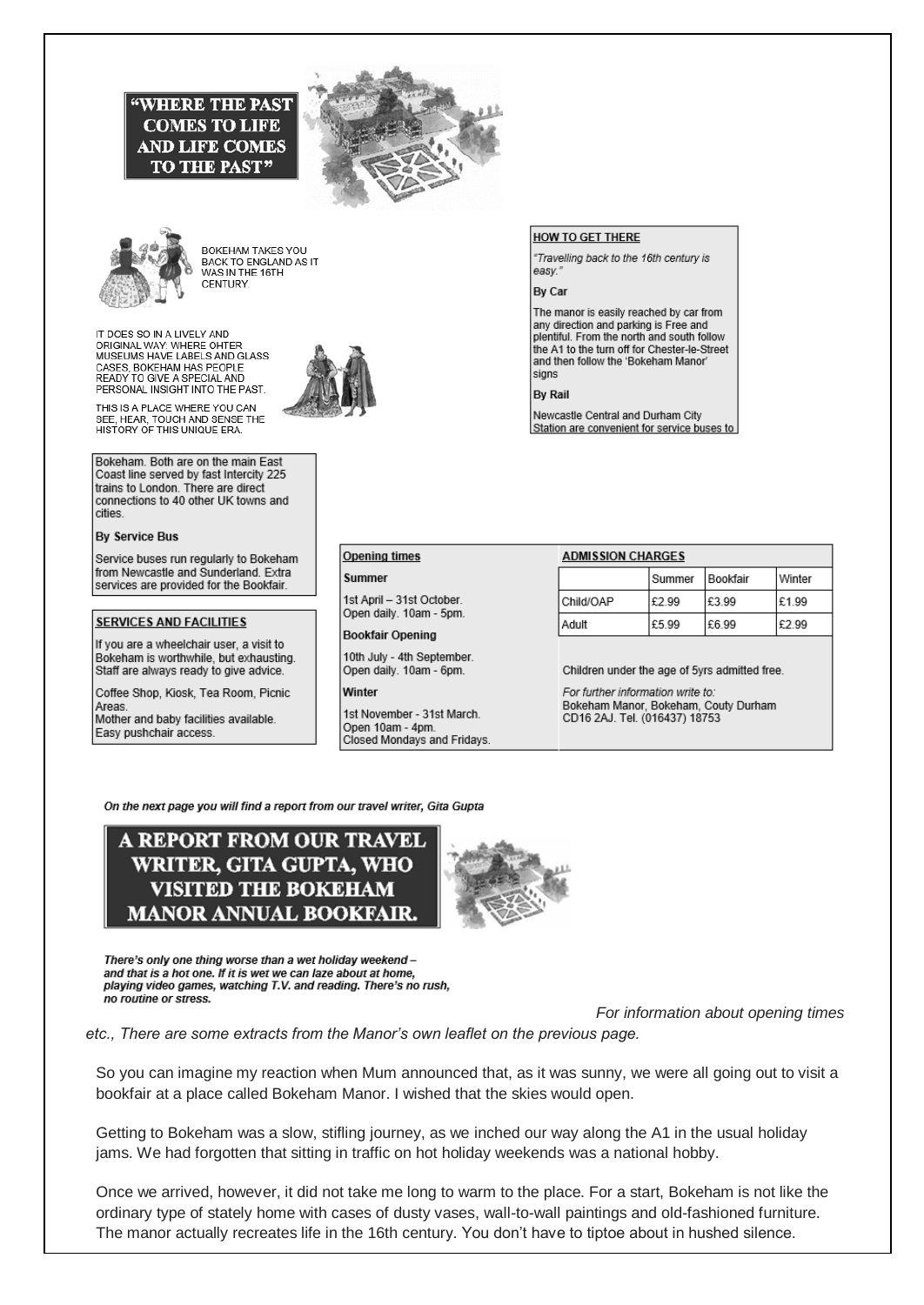Bokeham is a lively, noisy place where you can touch and feel everything, and if you want to, you can dress up in Tudor costume and take part yourself.

The main event was a 16th century bookfair. Papermakers, printers, bookbinders and illuminators were all demonstrating their skills. No one could fail to enjoy trying their hand at these crafts or any of the others that were being demonstrated that day.

Visitors in wheelchairs and people with babies had a difficult time, as getting these in and out of the buildings was not easy. In some places it was impossible. I'm not a regular visitor to stately homes, but I'm really pleased that I was taken to Bokeham. It was a great day out and I'd recommend it to most people.



If you are interested in the article you have just read, you may also be interested

in some of these books:



Spotlight on Elizabethan England Author: Nathanie Harris Publisher: Wayland

**Books** Author: Tim Merrison Publisher: Wayland

**Tudors and Stuarts** Author: Donna Cooper Publisher: BBC Factfinders

**Comics and Magazines** Author: Tim Merrison Publisher: Wayland

Growing Up in Tudor Times Author: Frances Wilkins Publisher: Batsford

Making a Book Author: Mandy Suhr Publisher: Wayland

Tudor Architecture: **Buildings in Tudor Times** Author: Valerie Marshall Publisher: Hobbs Books

**Finding out About Printing** Author: Ivor Powell Publisher: Franklin Watts

How to Draw Cartoons and Caricatures Author: Judy Tatchell Publisher: Usborne

Making Books: a step-by-step guide to your own publishing Author: G Chapman and P Robson Publisher: Simon & Schuster

## **Questions**

**. How to get there**

 **Which three ways of getting to the Manor are listed?**

|    |                                                                       |        | 1 mark |
|----|-----------------------------------------------------------------------|--------|--------|
| 2. | <b>Admission charges</b>                                              |        |        |
|    | How much would the following visitors have to pay to enter the Manor? |        |        |
|    |                                                                       |        |        |
|    |                                                                       |        |        |
|    |                                                                       | 1 mark |        |
|    |                                                                       |        |        |
|    |                                                                       |        |        |
|    |                                                                       |        |        |

**3. Where would you write to find further information about the annual bookfair?**